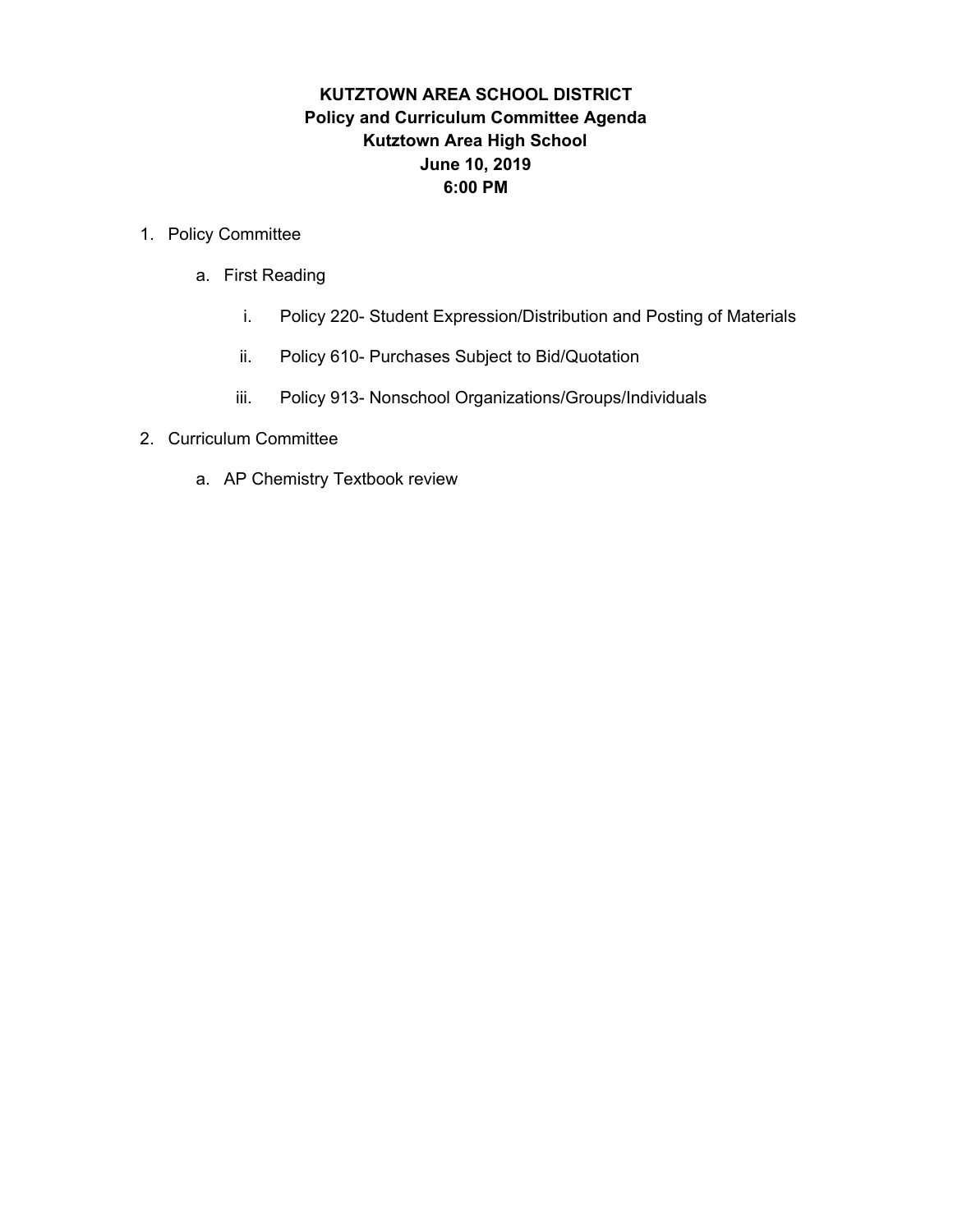| <b>Book</b>   | <b>Policy Manual</b>                                     |
|---------------|----------------------------------------------------------|
| Section       | 200 Pupils                                               |
| <b>Title</b>  | Student Expression/Distribution and Posting of Materials |
| Code          | 220                                                      |
| <b>Status</b> | <b>First Reading</b>                                     |

## **Purpose**

The right of public school students to freedom of speech is guaranteed by the Constitution of the United States and the constitution of the Commonwealth. The Board respects the right of students to express themselves in word or symbol and to distribute and post materials in areas designated for posting as a part of that expression. The Board also recognizes that **the** exercise of that right must be limited by the district's responsibility to maintain **a safe and** orderly school environment and to protect the rights of all members of the school community.  $[1]$ 

This policy addresses student expression in general and distribution and posting of materials that are not part of districtsponsored activities. Materials sought to be distributed or posted as part of the curricular or extracurricular programs of the district shall be regulated as part of the school district's educational program.

## **Definitions**

**Distribution means students issuing nonschool materials to** others on school property or during school-sponsored events; placing upon desks, **tables,** on or in lockers; or engaging in any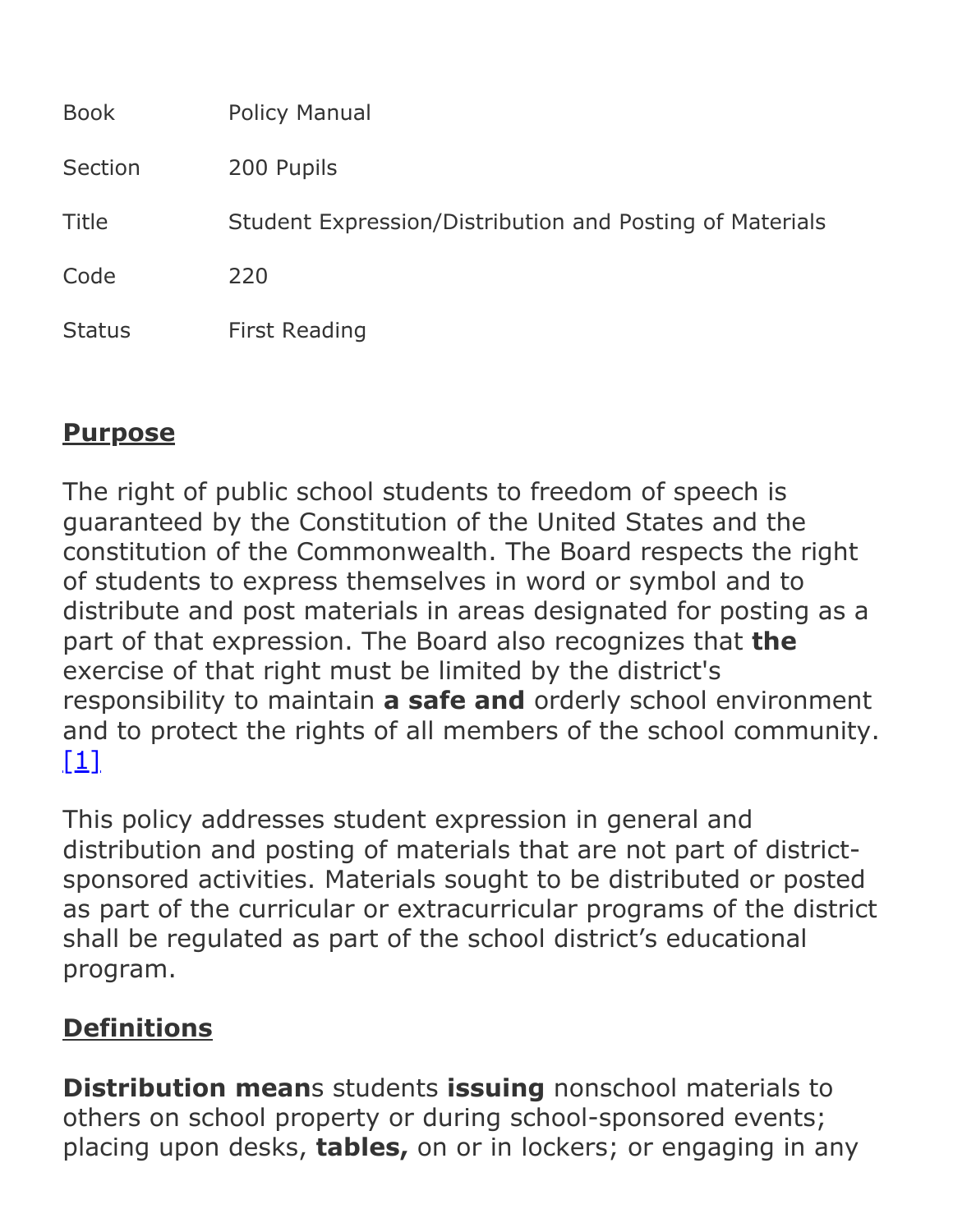other manner of delivery of nonschool materials to others while on school property or during school functions. When email, text messaging or other technological delivery is used as a means of distributing or accessing nonschool materials via use of school equipment or while on school property or at school functions, it shall be governed by this policy. Off-campus or after hours distribution, including technological distribution, that does or is likely to materially or substantially interfere with the educational process, including school activities, school work, discipline, **safety** and order on school property or at school functions; threatens serious harm to the school or community; encourages unlawful activity; or interferes with another's rights is also covered by this policy.

**Expression means** verbal, written**, technological** or symbolic representation or communication.

**Nonschool materials means** any printed**, technological** or written materials meant for posting or general distribution that are not prepared as part of the curricular or **approved** extracurricular programs of the district**. This includes**, but **is** not limited to, fliers, invitations, announcements, pamphlets, posters, Internet bulletin boards, personal websites and the like.

**Posting means** publicly displaying nonschool materials on school property or at school-sponsored events, including but not limited to affixing such materials to walls, doors, bulletin boards, easels, the outside of lockers; on district-sponsored or student websites; through other district-owned technology and the like. **When email, text messaging or other technological delivery is used as a means of posting nonschool materials via use of school equipment or while on school property or at school** functions, it shall be governed by this policy. Off-campus or **after hours posting, including technological posting, that does or is likely to materially or substantially interfere with the educational process, including school activities, school work, discipline, safety and order on school property or at school functions; threatens serious harm to the school or**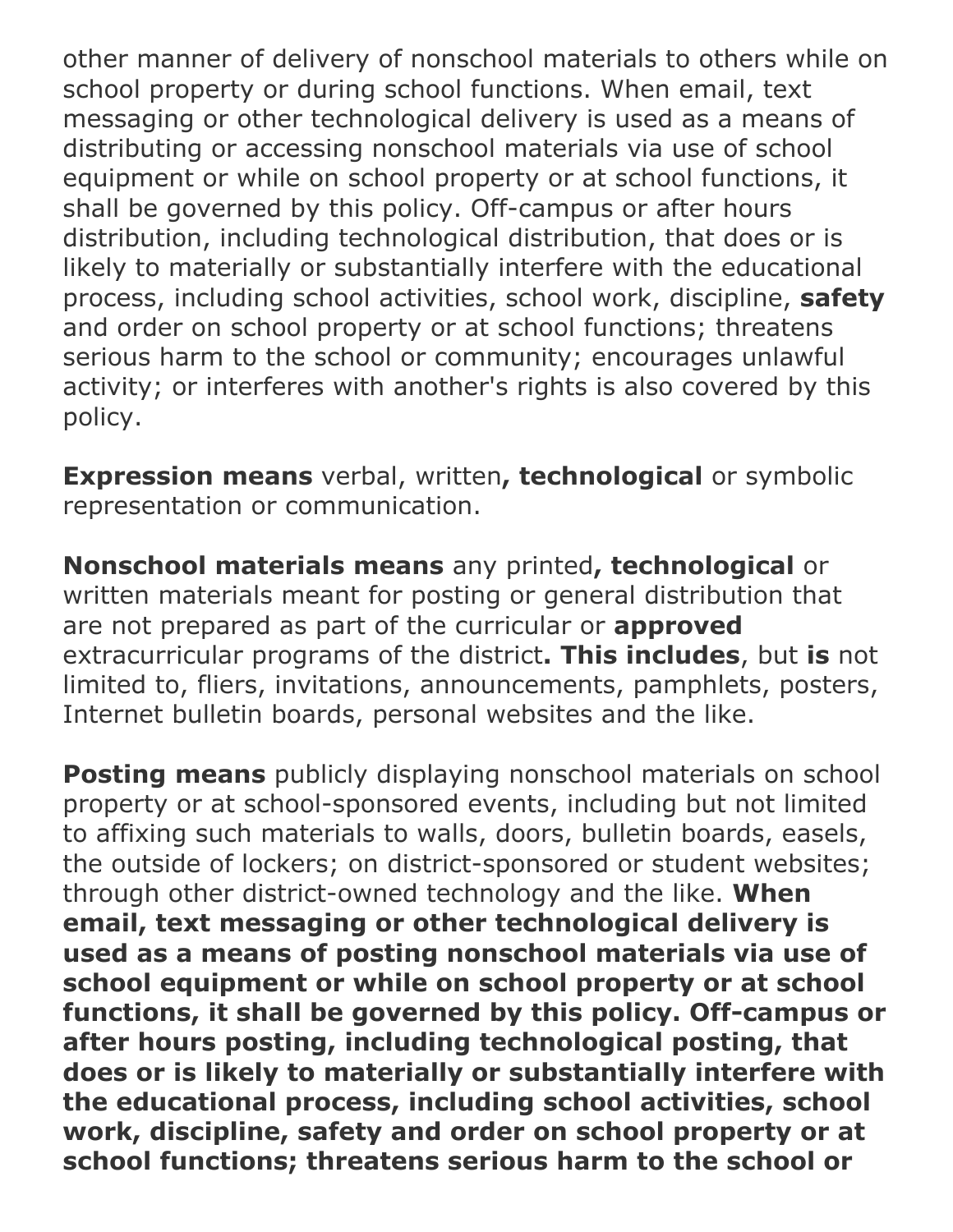#### **community; encourages unlawful activity; or interferes with another's rights is also covered by this policy.**

# **Authority**

Students have the right to express themselves unless such expression is likely to or does materially or substantially interfere with the educational process, including school activities, school work, discipline**, safety** and order on school property or at school functions; threatens serious harm to the school or community; encourages unlawful activity; or interferes with another's rights. [\[1\]](http://www.pacode.com/secure/data/022/chapter12/s12.9.html)

Student expression that occurs on school property or at schoolsponsored events is fully governed by this policy. In addition, offcampus or after hours expression is governed by this policy if the student expression involved constitutes unprotected expression as stated in this policy and provided the off-campus or after hours expression does or is likely to materially or substantially interfere with the educational process, including school activities, school work, discipline**, safety** and order on school property or at school functions; threatens serious harm to the school or community; encourages unlawful activity; or interferes with another's rights. [\[1\]](http://www.pacode.com/secure/data/022/chapter12/s12.9.html)[\[2\]](http://www.legis.state.pa.us/cfdocs/legis/LI/uconsCheck.cfm?txtType=HTM&yr=1949&sessInd=0&smthLwInd=0&act=14&chpt=5&sctn=11&subsctn=0)[\[3\]](http://www.pacode.com/secure/data/022/chapter12/s12.2.html)

The Board requires that distribution and posting of nonschool materials **shall** occur only at the places and during the times set forth in written **procedures**. Such procedures shall be written to permit the **safe and** orderly operation of schools, while recognizing the rights of students to engage in protected expression. $[1][4]$  $[1][4]$ 

## Unprotected Student Expression

The Board reserves the right to designate and prohibit manifestations of student expression that are not protected by the right of free expression because they violate the rights of others or where such expression is likely to or does materially or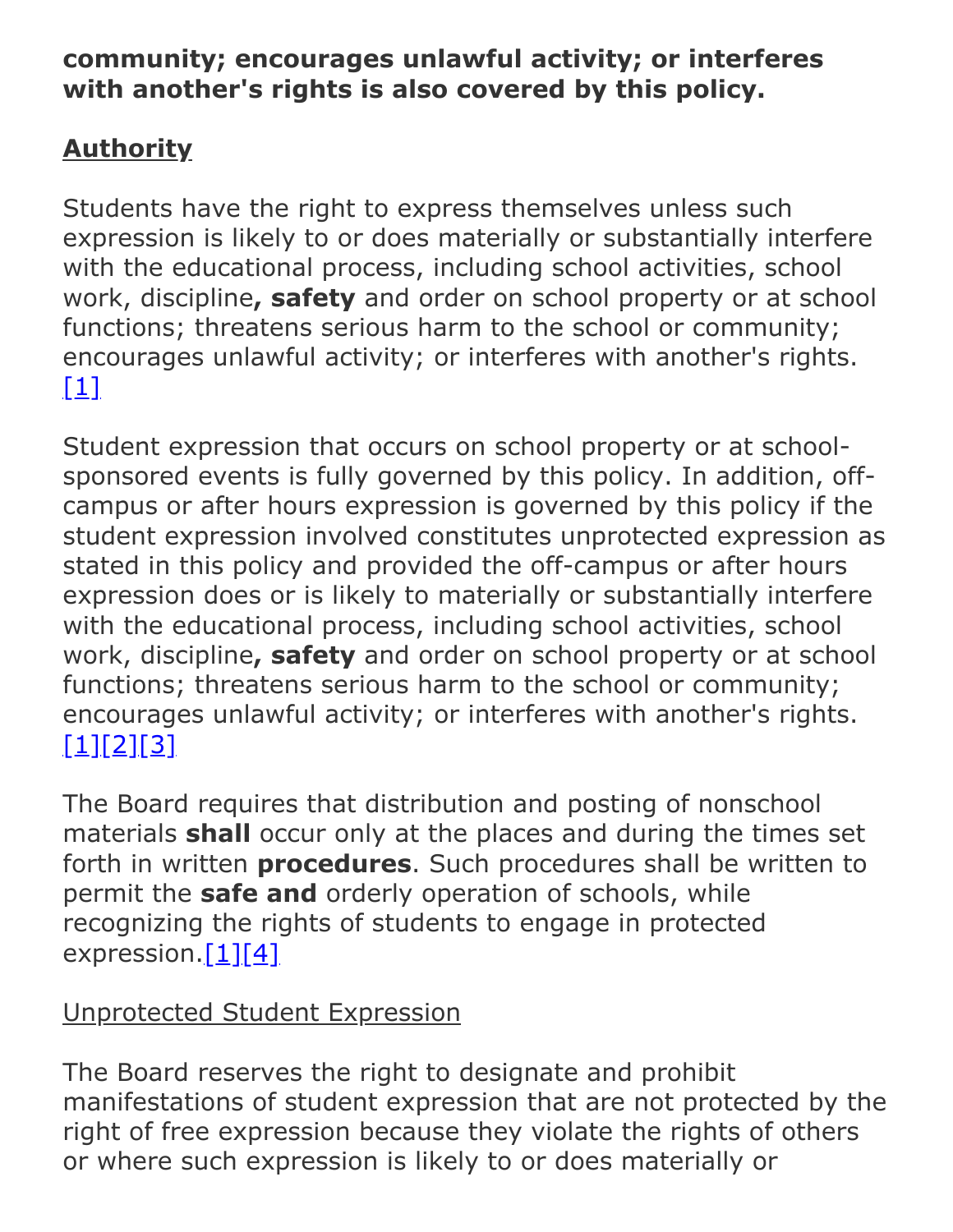substantially interfere with school activities, school work, discipline**, safety** and order on school property or at school functions. **While the following list is not intended to be exhaustive, such expression shall not be protected if it:**

- 1. **Violates federal, state or local laws, Board policy or district rules or procedures.**
- 2. **Is** libel**ous**, **defamatory**, **obscene, lewd, vulgar or profane.**[\[3\]](http://www.pacode.com/secure/data/022/chapter12/s12.2.html)
- 3. Advocat**es** the use or advertis**es** the availability of any substance or material that may reasonably be believed to constitute a direct and serious danger to the health or welfare of students**, such as tobacco/nicotine, alcohol or illegal drugs.**
- 4. Incit**es** violence, advocat**es** use of force **or threatens serious harm to the school or community**.
- 5. **Is** likely to or do**es** materially or substantially interfere with the educational process, **such as** school activities, school work, discipline**, safety** and order on school property or at school functions.
- 6. **Interferes with, or advocates interference with, the rights of any individual or the safe and orderly operation of the schools and their programs.**
- 7. Violat**es** written school district **procedures** on time, place and manner for posting and distribution of otherwise protected expression.

Spontaneous student expression which is otherwise protected speech is not prohibited by this section.

Discipline for Engaging in Unprotected Expression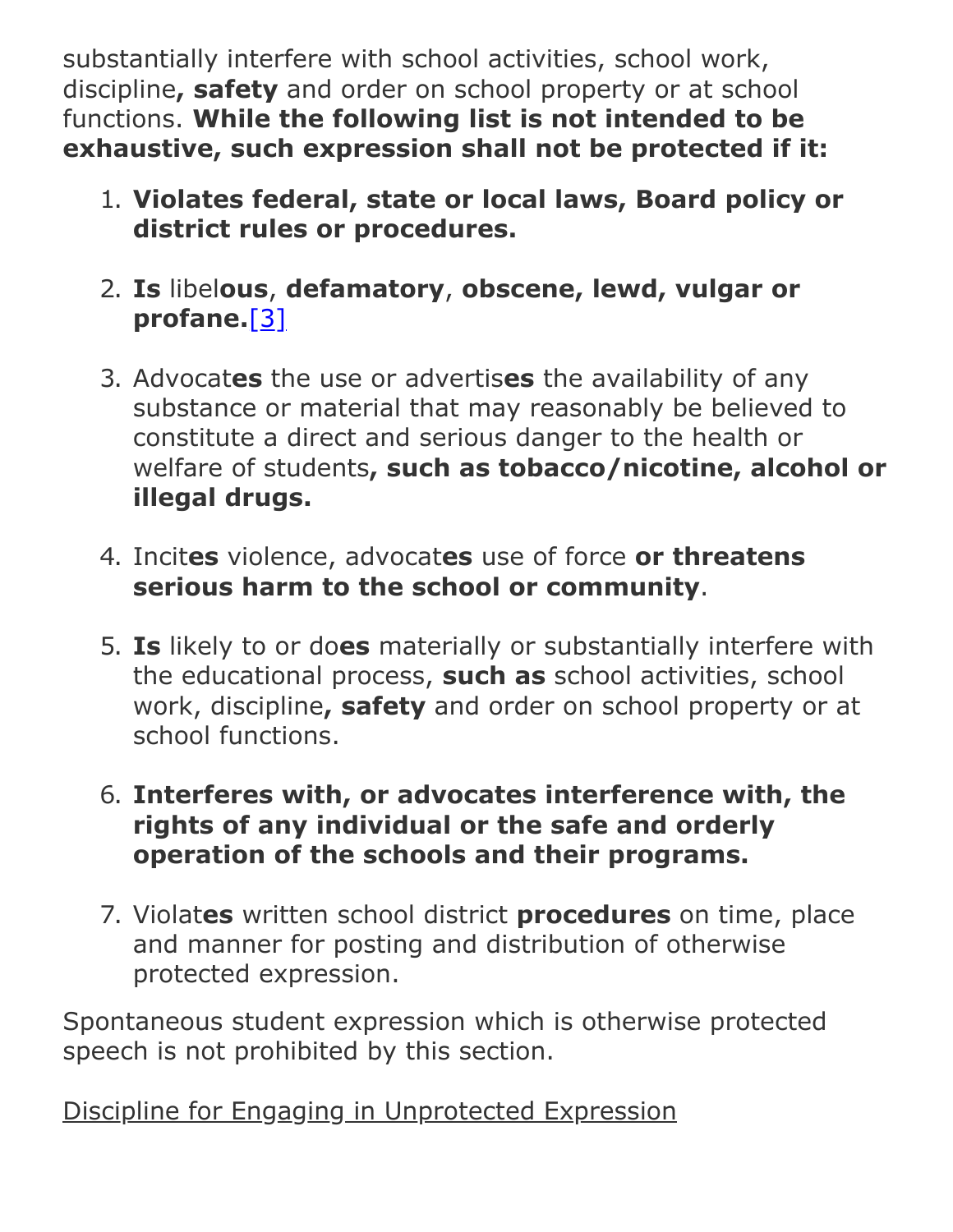The Board reserves the right to prohibit the posting or distribution of nonschool materials containing unprotected expression and to prohibit students from engaging in other unprotected student expression, as well as to stop unprotected student expression when it occurs. The Board reserves the right to discipline students for engaging in unprotected expression. Where such expression occurs off campus and away from school functions, a nexus between the unprotected expression and a material and substantial disruption of the school program must be established.

## Distribution of Nonschool Materials

The Board requires that students who wish to distribute or post nonschool materials on school property shall submit them **at least** one (1) school day in advance of planned distribution or posting to the building principal or designee, who shall forward a copy to the Superintendent[.\[1\]](http://www.pacode.com/secure/data/022/chapter12/s12.9.html)

If the nonschool materials contain unprotected expression as stated in this policy, the building principal or designee shall notify the students that they may not post or distribute the materials because the materials constitute a violation of Board policy.

If notice is not given during the period between submission and the time for the planned distribution or posting, students may proceed with the planned distribution or posting, provided they comply with written **procedures** on time, place and manner of posting or distribution of nonschool materials.

Students who post or distribute nonschool materials in compliance with this provision may still be ordered to desist such distribution if the materials are later found to be unprotected expression under this policy.

Students who distribute printed materials shall be responsible for clearing any litter that results from their activity and shall schedule the event so that they do not miss instructional time themselves.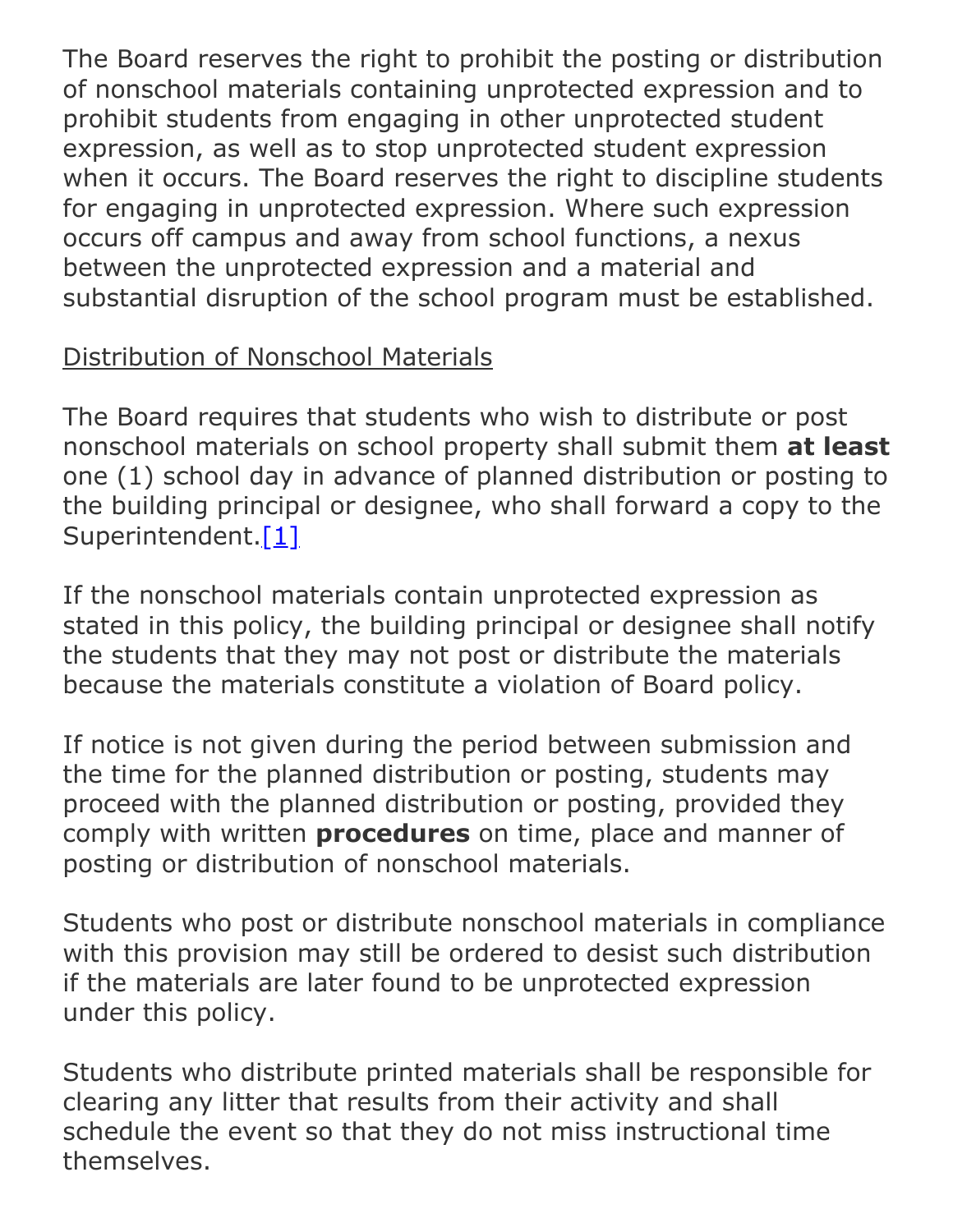### Posting of Nonschool Materials

If a school building has an area where individuals are allowed to post nonschool materials, students may post such items as well, if the materials do not constitute unprotected expression and the items are submitted for prior review in the same manner as if the students were going to distribute them.

Such materials shall be officially dated, and the district may remove the materials within ten (10) days of the posting or other reasonable time as stated in the **procedures** relating to posting.

## Review of Student Expression

School officials shall not censor or restrict nonschool materials or other student expression for the sole reason that it is critical of the school or its administration, or because the views espoused are unpopular or may make people uncomfortable.

Student-initiated religious expression is permissible and shall not be prohibited except as to time, place and manner of distribution, or if the expression involved violates some other part of this policy, e.g., because it is independently determined to be unprotected expression under the standards and definitions of this policy.

The review for unprotected expression shall be reasonable and not calculated to delay distribution.

Appeal of the reviewer's decision may be made to the Superintendent and then to the Board, in accordance with Board policy and district **procedures**.[5]

# **Delegation of Responsibility**

The Superintendent shall assist the building principal in determining the designation of the places and times nonschool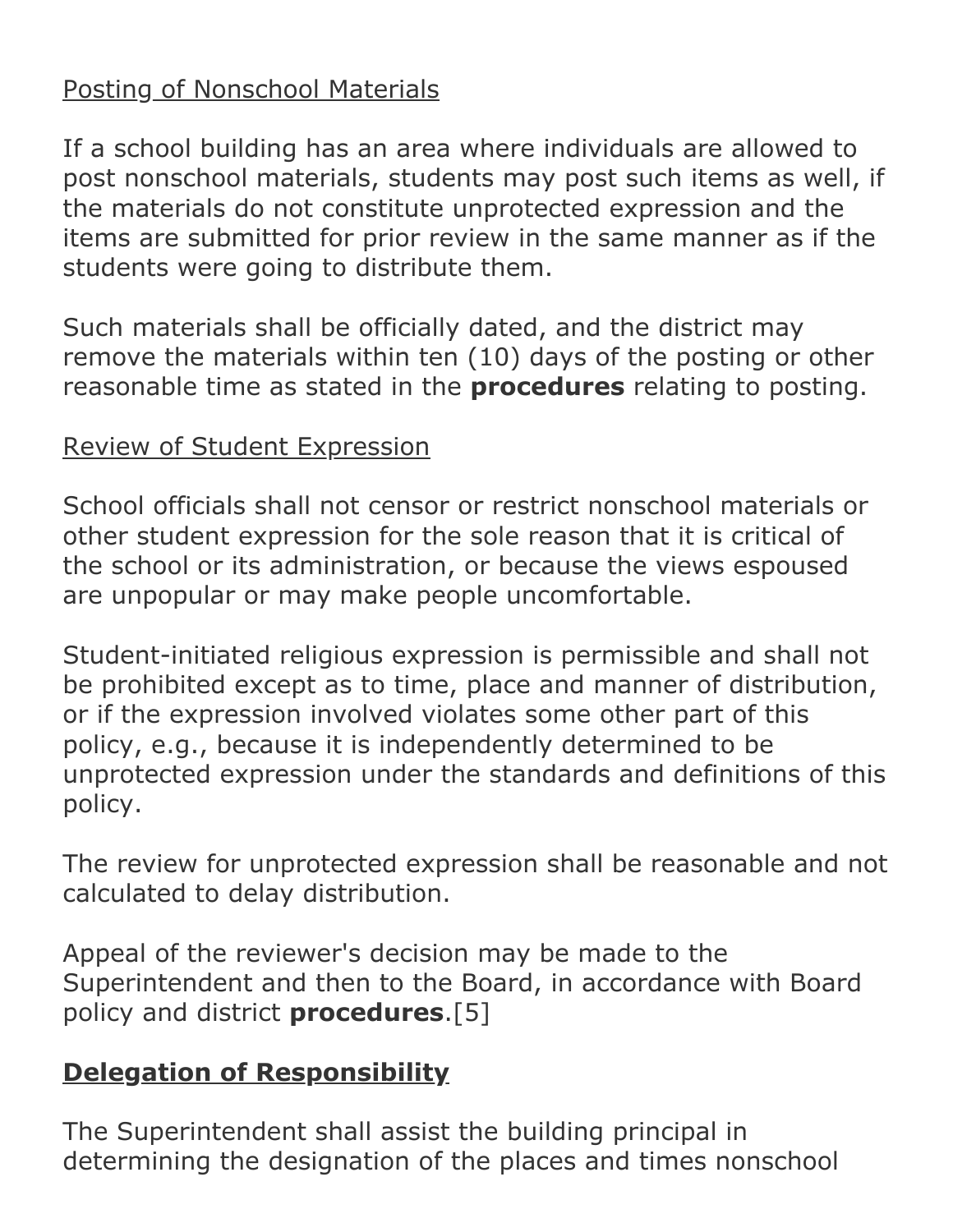materials may be distributed in each school building. Such designations may take into account maintenance of the flow of student traffic throughout the school and shall limit distribution of nonschool materials to noninstructional times.

**The building principal may determine** disciplinary action for students who distribute or post nonschool materials in violation of this policy and **district procedures**, or who continue the manifestation of unprotected expression after a person in authority orders that they desist. Disciplinary actions shall be included in the disciplinary Code of Student Conduct.[6]

This Board policy and any **procedures** written to implement this policy shall be referenced in student handbooks so that students can access them for further information.

## **PSBA Revision 5/19 © 2019 PSBA**

- Legal [1. 22 PA Code 12.9](http://www.pacode.com/secure/data/022/chapter12/s12.9.html)
	- [2. 24 P.S. 511](http://www.legis.state.pa.us/cfdocs/legis/LI/uconsCheck.cfm?txtType=HTM&yr=1949&sessInd=0&smthLwInd=0&act=14&chpt=5&sctn=11&subsctn=0)
	- [3. 22 PA Code 12.2](http://www.pacode.com/secure/data/022/chapter12/s12.2.html)
	- [4. 24 P.S. 510](http://www.legis.state.pa.us/cfdocs/legis/LI/uconsCheck.cfm?txtType=HTM&yr=1949&sessInd=0&smthLwInd=0&act=14&chpt=5&sctn=10&subsctn=0)
	- 5. Pol. 219
	- 6. Pol. 218

[220 ATTACH.doc \(51 KB\)](https://www.boarddocs.com/pa/kutz/Board.nsf/files/BBYLQ86DD519/$file/220%20ATTACH.doc)

Last Modified by Christian Temchatin on May 8, 2019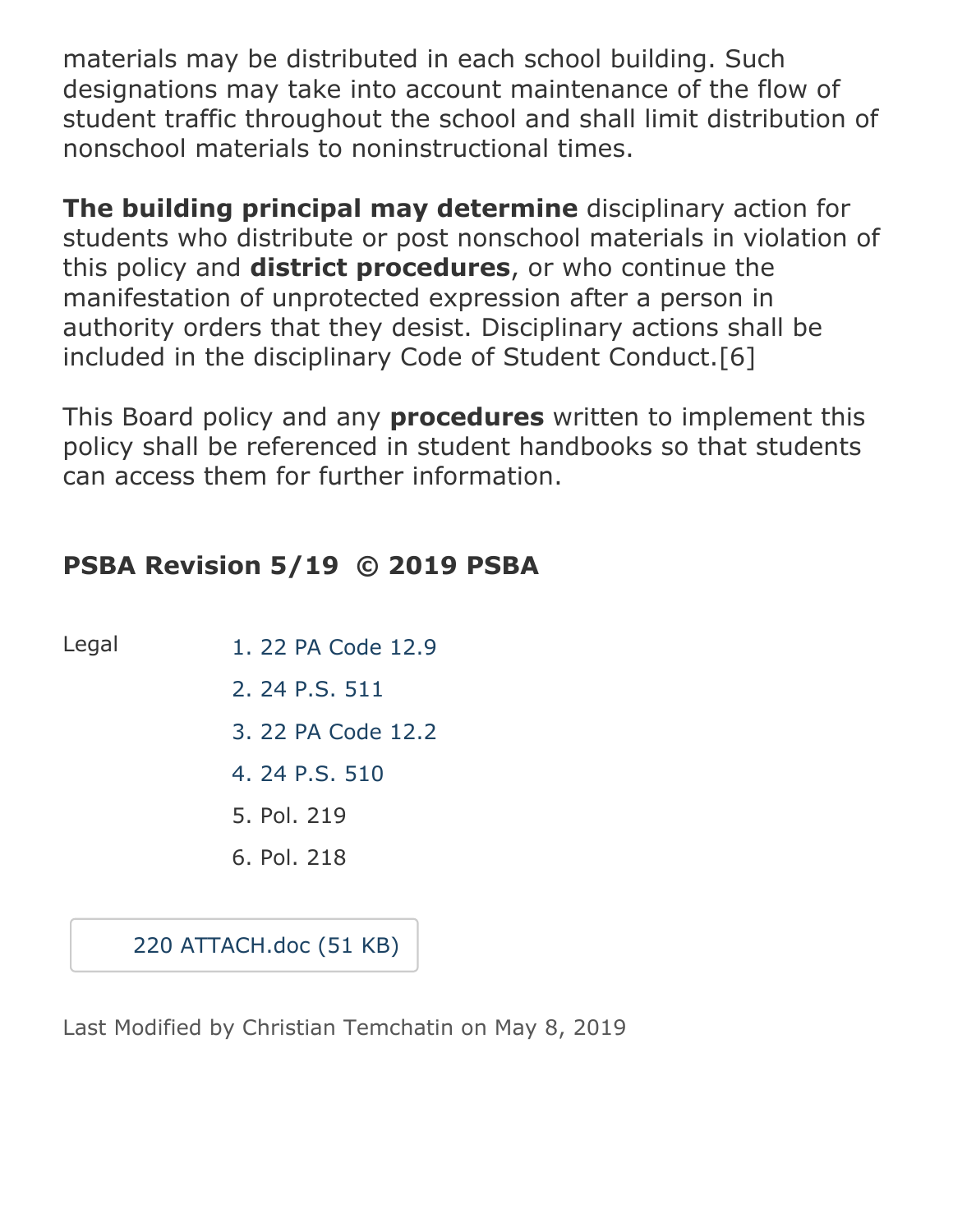| <b>Book</b>   | <b>Policy Manual</b>               |
|---------------|------------------------------------|
| Section       | 600 Finances                       |
| Title         | Purchases Subject to Bid/Quotation |
| Code          | 610                                |
| <b>Status</b> |                                    |
| Adopted       | July 15, 1991                      |
| Last Revised  | October 18, 2010                   |
|               | Last Reviewed March 17, 2014       |

## **Authority**

It is the policy of the Board to obtain competitive bids and price quotations for products and services where such bids or quotations are required by law or may result in monetary savings to the school district. $[1][2]$  $[1][2]$ 

### **Supplies**

The Board shall, after due public notice advertising for competitive bids, purchase furniture, equipment, school supplies and appliances **costing at or above the bidding threshold,** unless exempt by law. The Board shall advertise once a week for three (3) weeks in not less than two (2) newspapers of general circulation. The district will utilize local vendors, whenever possible. $[1][2]$  $[1][2]$ 

Furniture, equipment, school supplies and appliances to be purchased by the district costing **below the formal bidding threshold and above the quote threshold according to The**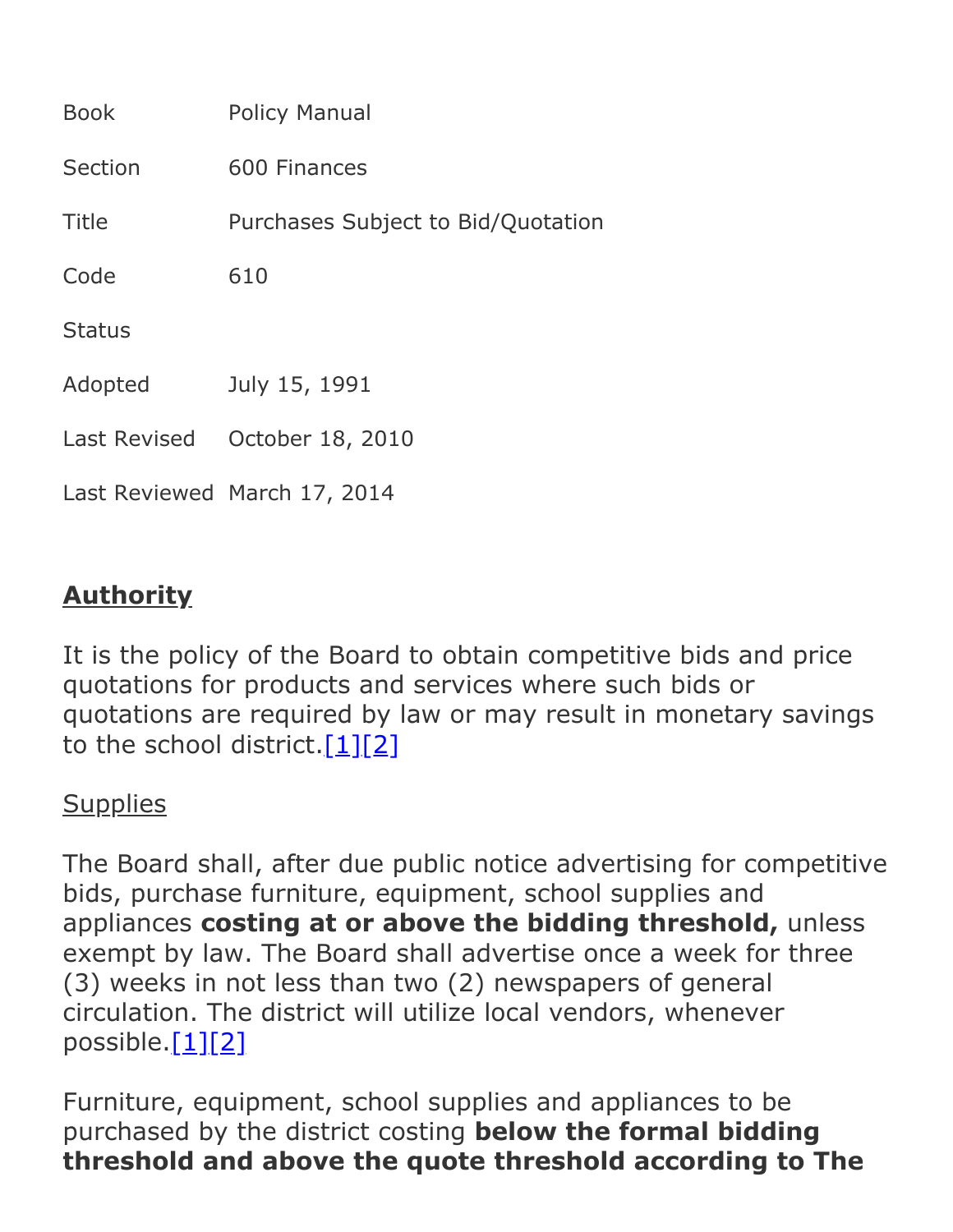**Pennsylvania Department of Labor and Industry** may be obtained on written or telephonic quotations, unless exempt by law. If it is not possible to obtain three (3) quotations, a memo must be kept on file showing that fewer than three (3) qualified vendors exist in the market area. The written price quotations, written records of telephonic price quotations and memoranda shall be kept on file for a period of three (3) years.[\[2\]](http://www.legis.state.pa.us/cfdocs/legis/LI/uconsCheck.cfm?txtType=HTM&yr=1949&sessInd=0&smthLwInd=0&act=14&chpt=8&sctn=7&subsctn=1)

## **Contracts**

The Board shall, after due public notice advertising for competitive bids, contract for construction, reconstruction, repairs, maintenance or work on any school building or property having a cost or **value above bidding threshold**, unless exempt by law.  $[1]$ 

All contracts for construction, reconstruction, repairs, maintenance or work on any school building or property, having a cost or value **at or above the bidding threshold**, may be obtained on written or telephonic quotations, unless exempt by law. If it is not possible to obtain three (3) quotations, a memo must be kept on file showing that fewer than three (3) qualified vendors exist in the market area. The written price quotations, written records of telephonic price quotations and memoranda shall be kept on file for a period of three  $(3)$  years.[\[1\]](http://www.legis.state.pa.us/cfdocs/legis/LI/uconsCheck.cfm?txtType=HTM&yr=1949&sessInd=0&smthLwInd=0&act=14&chpt=7&sctn=51&subsctn=0)

The Board may authorize district employees to perform construction, reconstruction, repairs or work having a cost or value of less than  $$5,000.[1]$  $$5,000.[1]$ 

# Electronic Bidding

The Board shall receive bids electronically for competitive contracts, except for construction and design services, in compliance with applicable laws and Board policy.[\[3\]](http://www.legis.state.pa.us/cfdocs/legis/LI/consCheck.cfm?txtType=HTM&ttl=62&div=0&chpt=46&sctn=2&subsctn=0)[\[4\]](http://www.legis.state.pa.us/cfdocs/legis/LI/consCheck.cfm?txtType=HTM&ttl=62&div=0&chpt=46&sctn=3&subsctn=0)

The district shall electronically maintain the confidentiality of the bid until the bid opening.[\[4\]](http://www.legis.state.pa.us/cfdocs/legis/LI/consCheck.cfm?txtType=HTM&ttl=62&div=0&chpt=46&sctn=3&subsctn=0)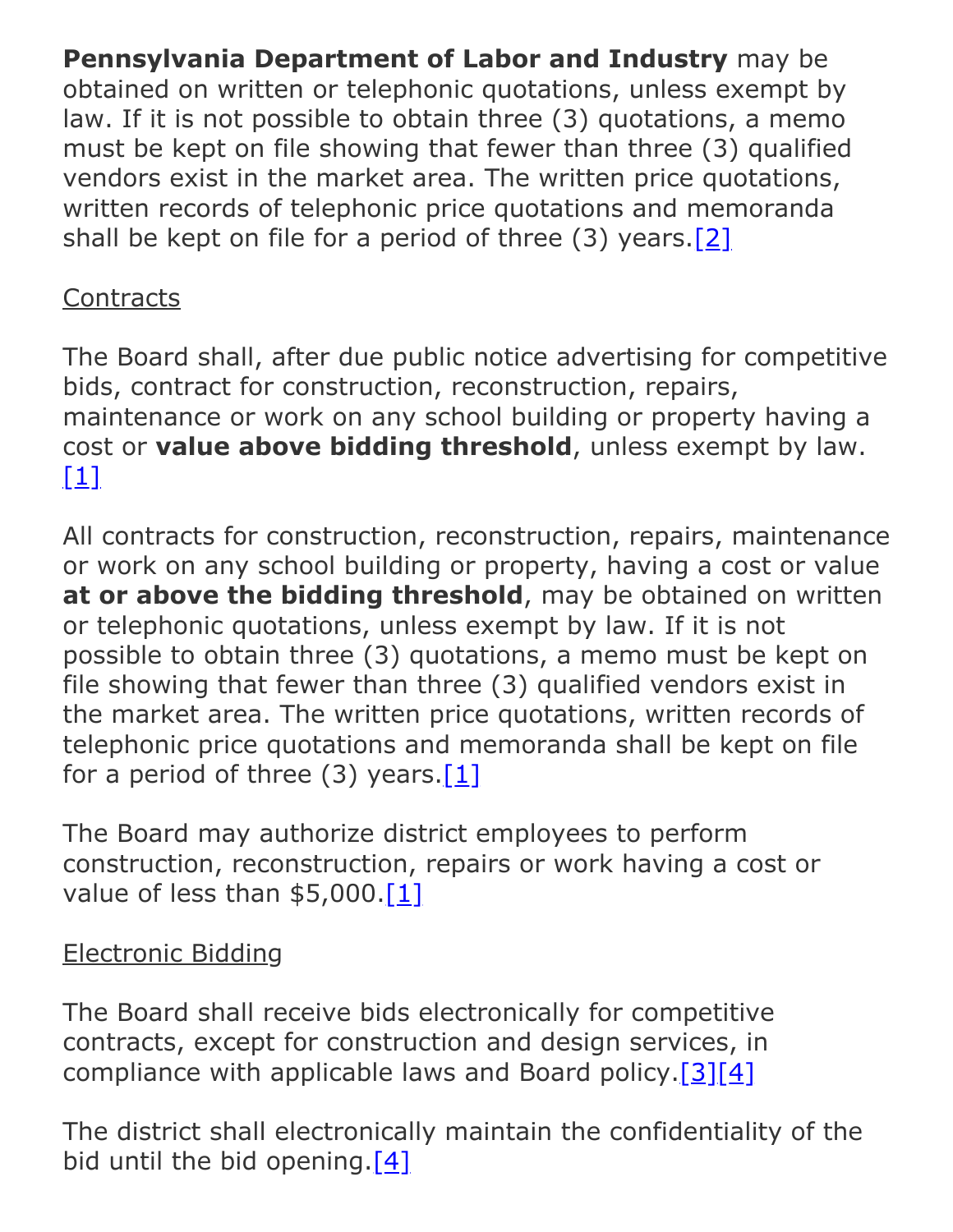### Competitive Electronic Auction Bidding

The Board shall adopt a resolution approving the use of competitive electronic auction bidding for contracts for supplies or services, but not for construction or design services.[\[3\]](http://www.legis.state.pa.us/cfdocs/legis/LI/consCheck.cfm?txtType=HTM&ttl=62&div=0&chpt=46&sctn=2&subsctn=0)[\[5\]](http://www.legis.state.pa.us/cfdocs/legis/LI/consCheck.cfm?txtType=HTM&ttl=62&div=0&chpt=46&sctn=4&subsctn=0)

An invitation for bids shall be issued and shall include:[\[5\]](http://www.legis.state.pa.us/cfdocs/legis/LI/consCheck.cfm?txtType=HTM&ttl=62&div=0&chpt=46&sctn=4&subsctn=0)

- 1. Procurement description.
- 2. All contractual terms, when practical.
- 3. Conditions applicable to procurement, including a notice that bids will be received in an electronic auction manner.

Public notice and advertisement of the invitation for bids shall be given in the manner required for non-electronic bidding.

Bids shall be accepted electronically at the time and in the manner designated in the invitation for bids.

During the auction, bidders shall be able to review their bid rank or the low bid price, and may reduce their bid prices during the auction.

At the conclusion of the auction, the record of the bid prices received and the name of each bidder shall be open to public inspection.

After the auction period has expired, the district shall grant in writing withdrawal of a bid when the bidder requests relief and presents credible evidence of a clerical mistake due to reasons permitted by law, within the time period established by the district.

The contract shall be awarded within sixty (60) days of the auction by written notice to the lowest responsible bidder, or all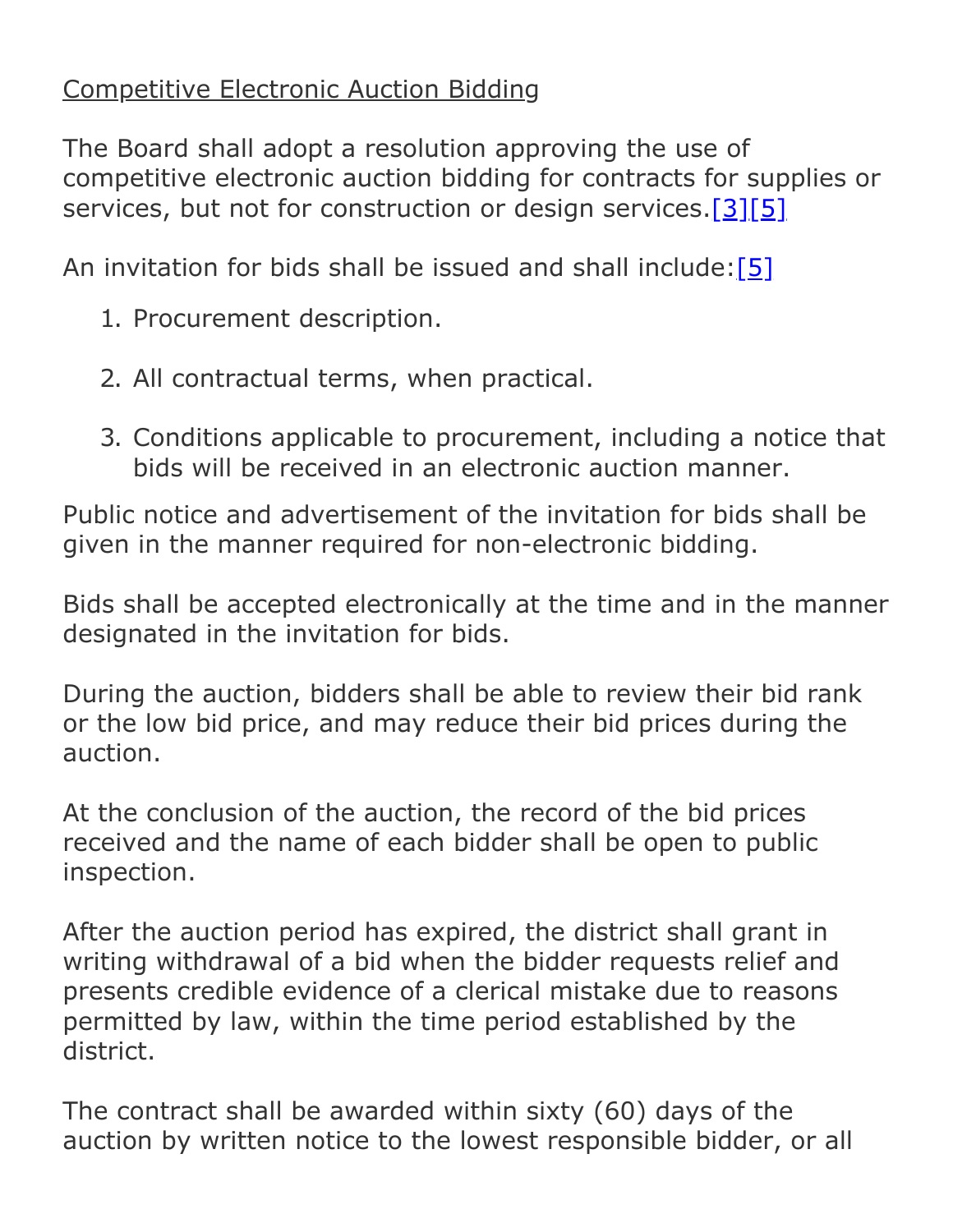bids may be rejected. Extensions of the award date may be made by written, mutual consent of both parties.

## **Delegation of Responsibility**

Bid specifications shall be prepared by the Business Administrator.

Bid specifications shall provide for alternates wherever possible.

The Business Administrator shall combine like items of supply and material whenever it is feasible and permissible under law and shall not split purchases to avoid requirements for bidding.  $[1][2]$  $[1][2]$ 

Bids shall be opened publicly before one (1) or more witnesses at a previously designated time and place.

Contracts shall be awarded to the lowest responsible bidder upon resolution of the Board, unless the Board chooses to reject all bids. $[1][2]$  $[1][2]$ 

The Board recognizes that emergencies may occur when imminent danger exists to persons or property or continuance of existing school classes is threatened, and time for bidding cannot be provided because of the need for immediate action. Bidding decisions in the event of such emergencies shall be made in accordance with existing legal requirements. $[1]$ 

| Legal | 1. 24 P.S. 751            |
|-------|---------------------------|
|       | 2. 24 P.S. 807.1          |
|       | 3. 62 Pa. C.S.A. 4602     |
|       | 4.62 Pa. C.S.A. 4603      |
|       | 5. 62 Pa. C.S.A. 4604     |
|       | 24 P.S. 120               |
|       | 62 Pa. C.S.A. 4601 et seq |
|       |                           |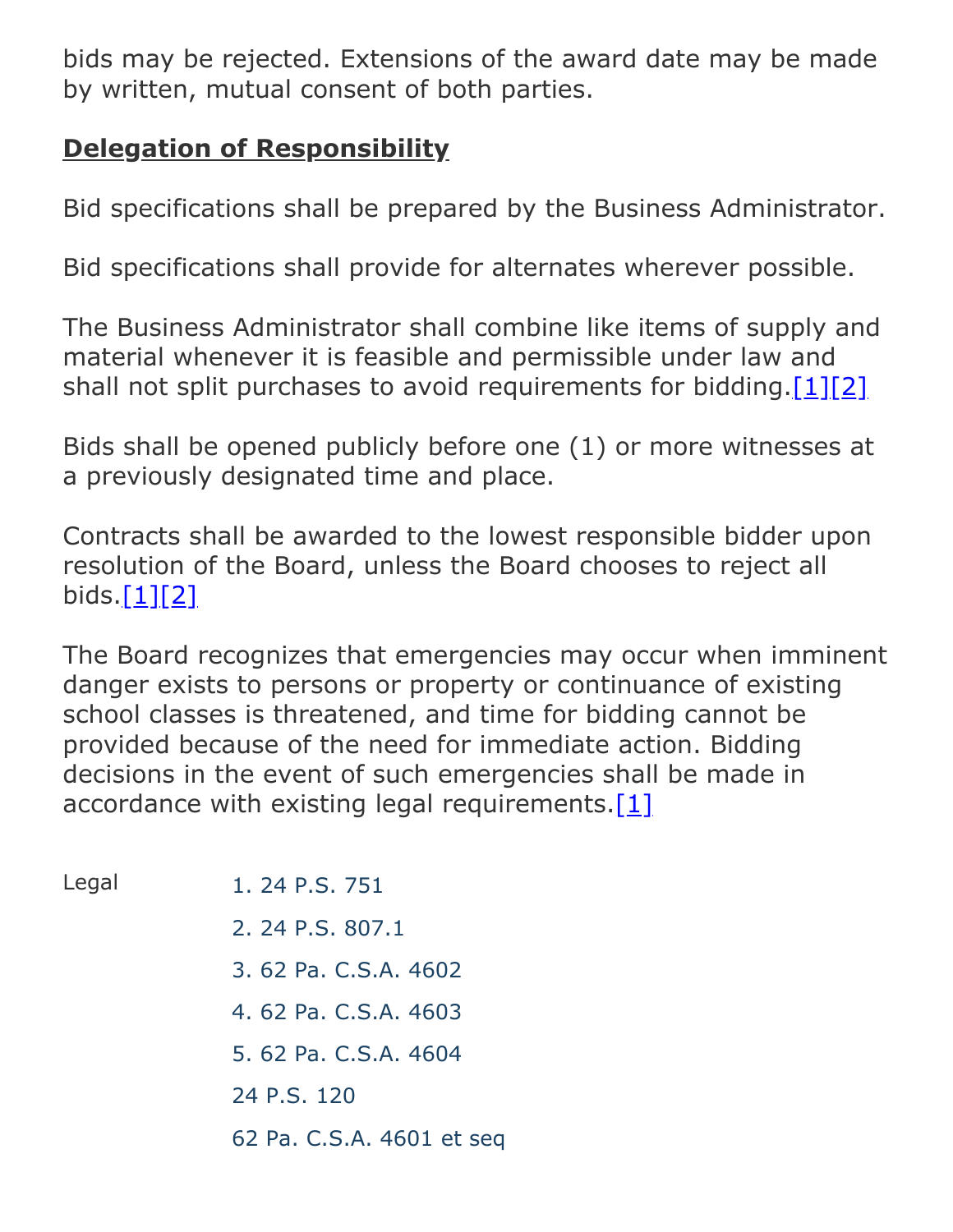Last Modified by Christian Temchatin on May 8, 2019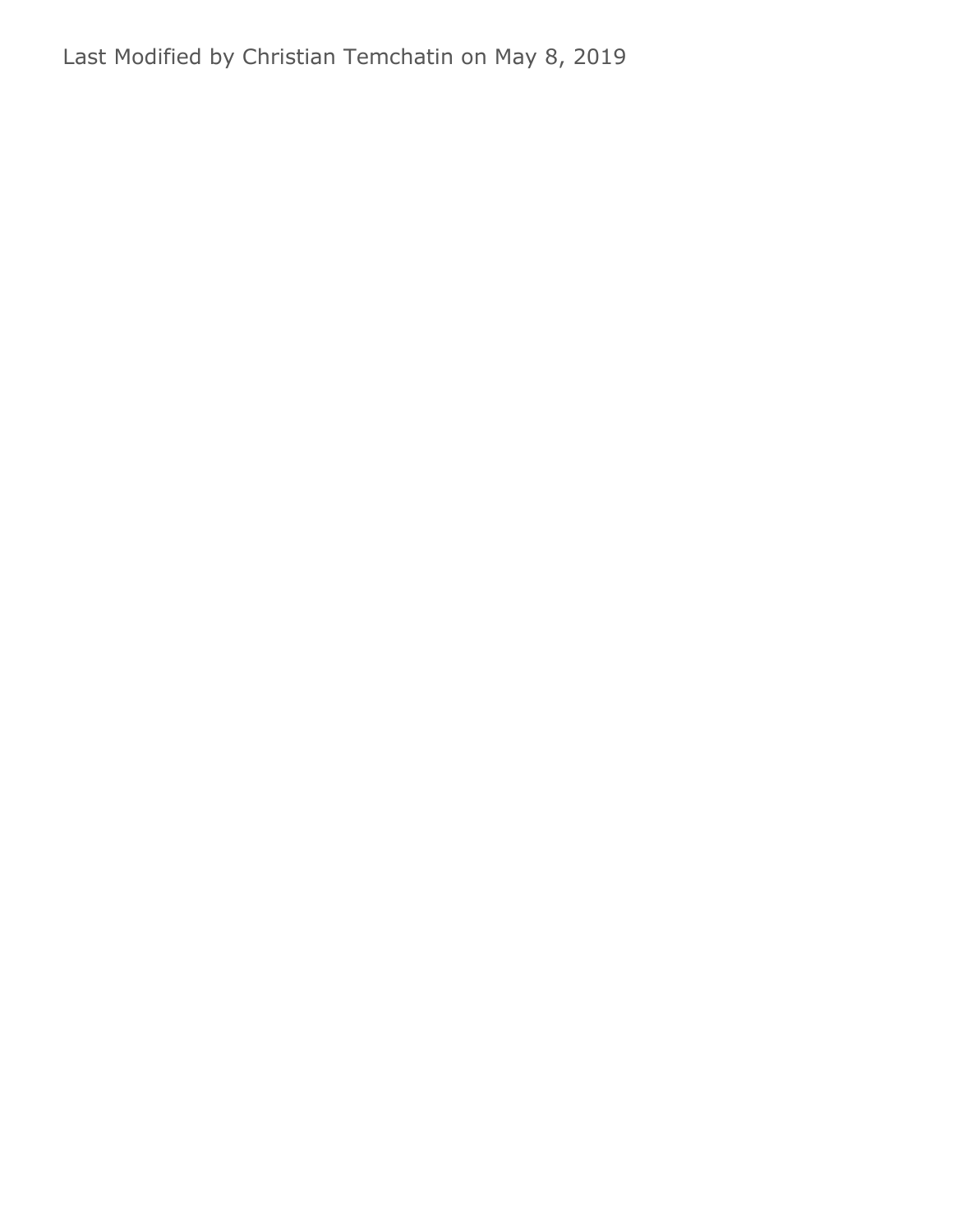| <b>Book</b>   | <b>Policy Manual</b>                       |
|---------------|--------------------------------------------|
| Section       | 900 Community                              |
| Title         | Nonschool Organizations/Groups/Individuals |
| Code          | 913                                        |
| <b>Status</b> | <b>First Reading</b>                       |

**NOTE: It is important to distinguish that Policy 913 only applies to requests from nonschool organizations, groups and individuals; in contrast,** *requests from students* **to personally distribute or post materials** *shall be governed by Policy 220. Student Expression/Distribution and Posting of Materials***.[1]**

### **Purpose**

**The Board recognizes that nonschool organizations, groups and individuals may wish to utilize the district as a means to engage the school community in activities and/or to distribute or post nonschool materials. The Board directs that requests for such utilization from nonschool organizations, groups or individuals shall be governed by this policy.**

Activities or school-related information and materials from **nonschool organizations, groups and individuals that are integrated with or presented as a part of the district's curriculum or an approved school event or student organization are approved and governed by Board policies related to curriculum and student activities, and are not governed by this policy.[2][3][4]**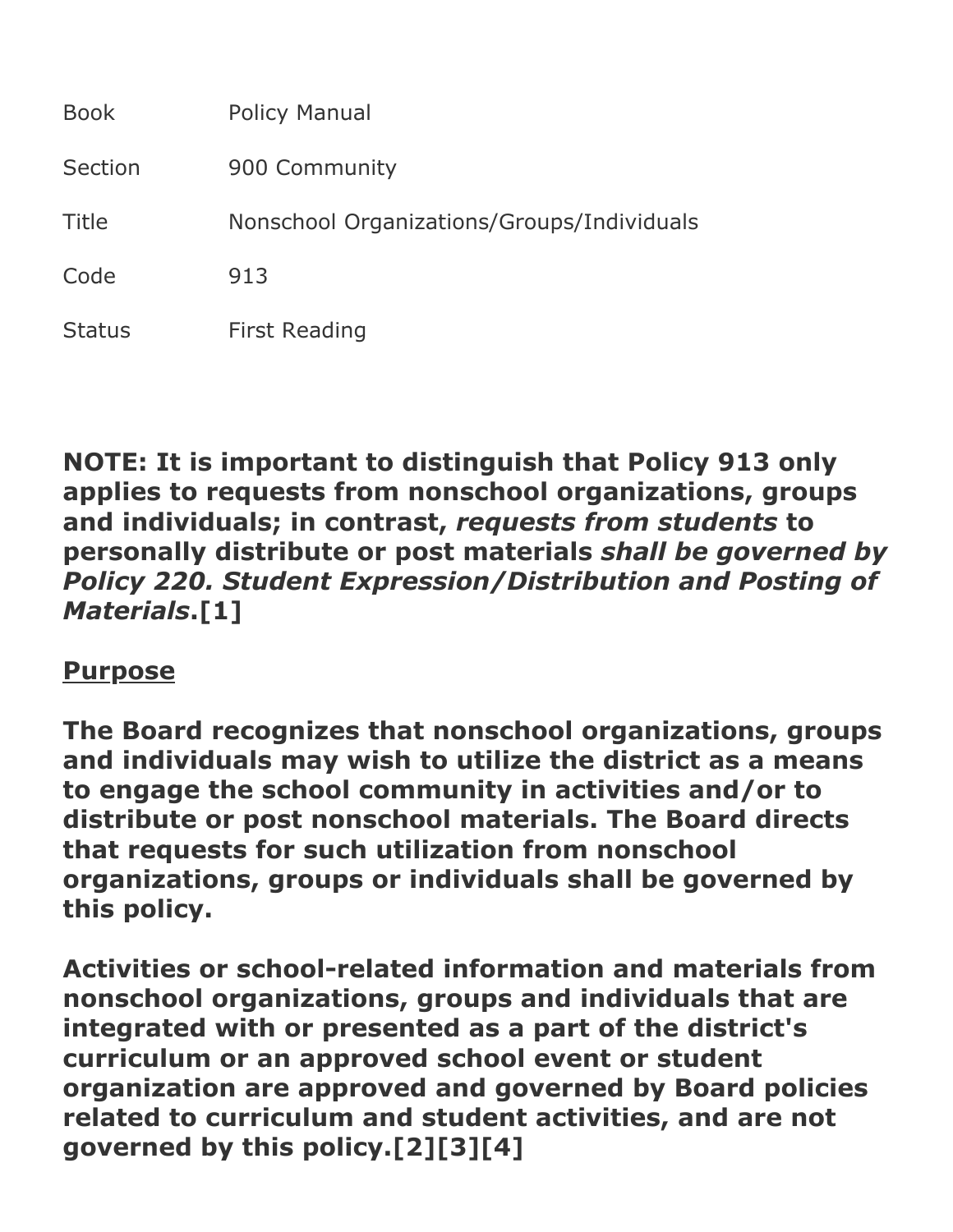# **Authority**

**The Board recognizes that the school community may benefit from receiving information from nonschool organizations, groups and individuals, provided the distribution and posting of such information does not interfere with the educational program of the schools. The district's primary responsibility shall be to maintain a safe and orderly school environment and to protect the rights of all members of the school community.**

**The Board prohibits advertisement or promotion by nonschool organizations, groups or individuals during instructional time or at school-sponsored locations or activities not otherwise open to nonschool organizations, groups or individuals.[\[5\]](http://www.legis.state.pa.us/cfdocs/legis/LI/uconsCheck.cfm?txtType=HTM&yr=1949&sessInd=0&smthLwInd=0&act=14&chpt=5&sctn=10&subsctn=0)[\[6\]](http://www.legis.state.pa.us/cfdocs/legis/LI/uconsCheck.cfm?txtType=HTM&yr=1949&sessInd=0&smthLwInd=0&act=14&chpt=5&sctn=11&subsctn=0)**

**The Board directs that the review and consideration of any activities or nonschool materials requested under this policy shall not discriminate on the basis of content or viewpoint.**

### **Definitions**

**Nonschool organizations, groups or individuals shall mean** those entities that are not part of the school program, schoolsponsored activities, or organized pursuant to the Pennsylvania School Code or Board policy. When employees or Board members act on behalf of a nonschool organization or group, or on their own behalf, this policy applies to them. Students are governed by a separate and distinct Board policy regarding student expression and distribution and posting of materials.[1]

**Nonschool materials shall mean** any printed**, technological** or written materials prepared by nonschool organizations, groups or individuals for posting or general distribution **that** are not prepared as a part of the curricular or approved extracurricular programs of the district**, including but not limited to,** fliers,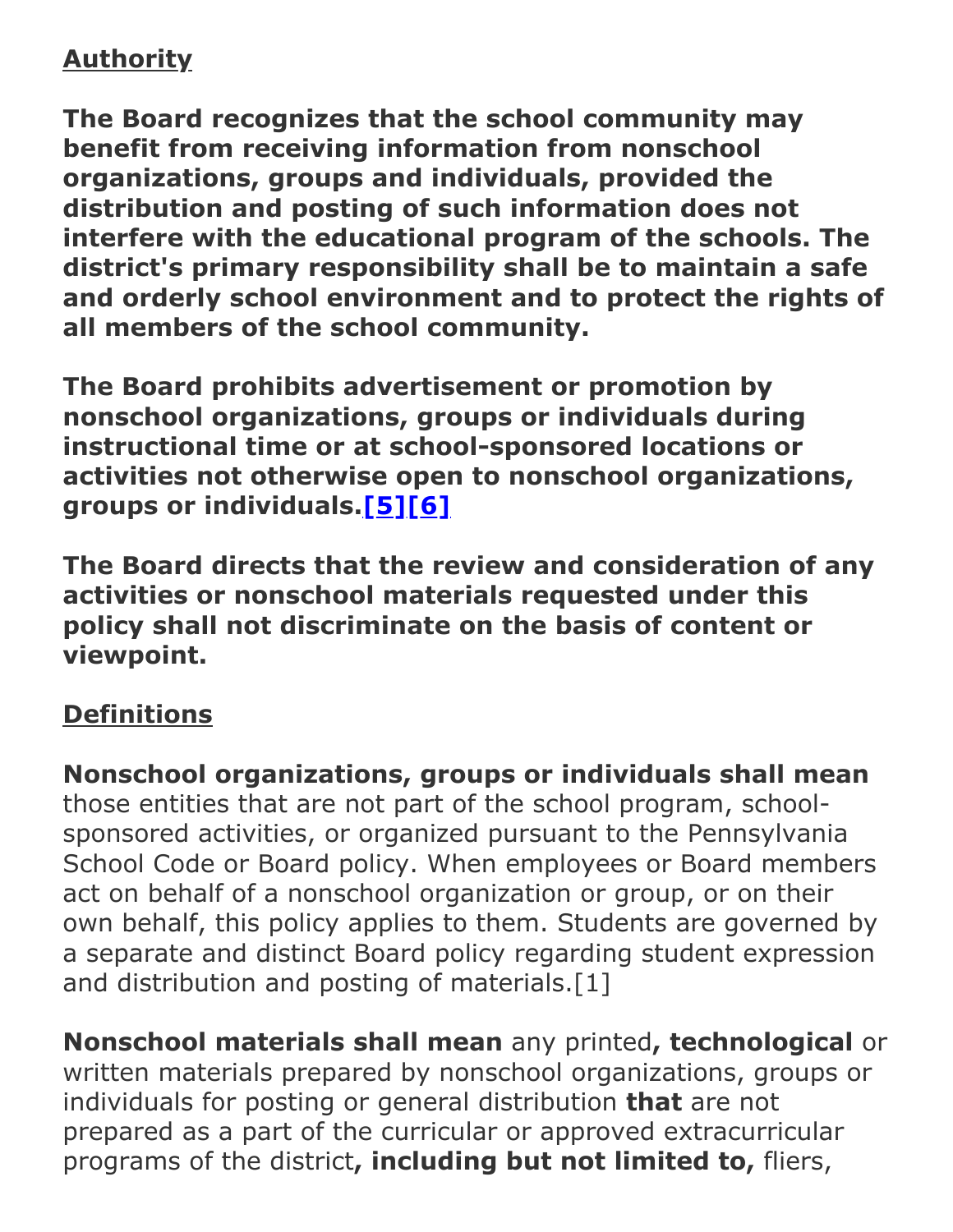invitations, announcements, pamphlets, posters, Internet bulletin boards, nonschool organization websites and the like.

**Distribution shall mean issuing** nonschool materials to others on school property or during school-sponsored events; placing upon desks, tables, on or in lockers; or engaging in any other manner of delivery of nonschool materials to others while on school property or during school functions.

**Posting shall mean** publicly displaying nonschool materials on school property or at school-sponsored events, including but not limited to affixing such materials to walls, doors, bulletin boards, easels, the outside of lockers, on district-sponsored websites, through other district-owned technology and the like.

#### **Prohibited activities and materials shall mean** activities and materials **that**:

- 1. Violate federal, state or local laws, Board policy or district rules or regulations.
- 2. Are libelous, defamatory, **obscene, lewd, vulgar or profane.**
- 3. Advocate the use or advertise the availability of any substance or material that may reasonably be believed to constitute a direct and **serious** danger to the health or welfare of students, such as tobacco**/nicotine**, alcohol or illegal drugs.
- 4. Incite violence, advocate use of force or threaten serious harm to the school or community.
- 5. Are likely to or do materially or substantially interfere with the educational process, such as school activities, school work, or discipline, as well as safety and order on school property or at school functions.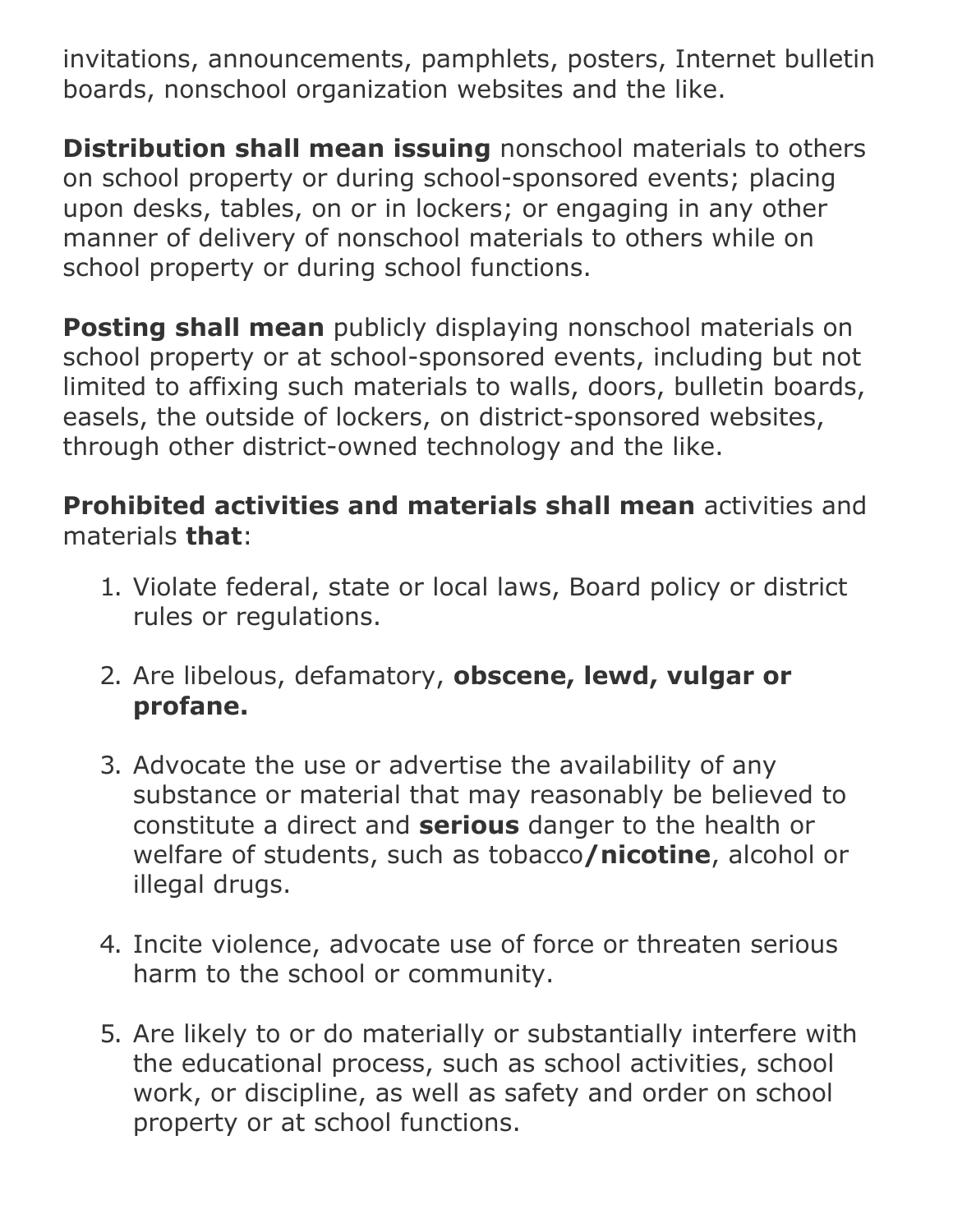- 6. **Interfere with, or advocate interference with, the rights of any individual or the safe and orderly operation of the schools and their programs.**
- 7. Violate written district administrative regulations or procedures on time, place and manner for posting and distribution of otherwise protected expression.

## **Delegation of Responsibility**

#### **The Superintendent or designee shall develop administrative regulations to implement this policy.**

## **Guidelines**

## **Nonschool Materials**

**The Board requires that nonschool organizations, groups or individuals who wish to distribute or post nonschool materials on school property shall submit them to the building principal. The building principal shall inform the Superintendent or designee of requests received from nonschool organizations, groups and individuals.**

**If approval is granted by the building principal, the nonschool organization, group or individual shall comply with Board policy and administrative regulations, and the district's time, manner and place restrictions for distribution and posting of materials.**

Materials **issued** by nonschool organizations, groups or individuals shall not be distributed during instructional time or schoolsponsored activities.

# **Nonschool Activities**

Activities sponsored by nonschool organizations, groups or individuals shall not occur during instructional time or school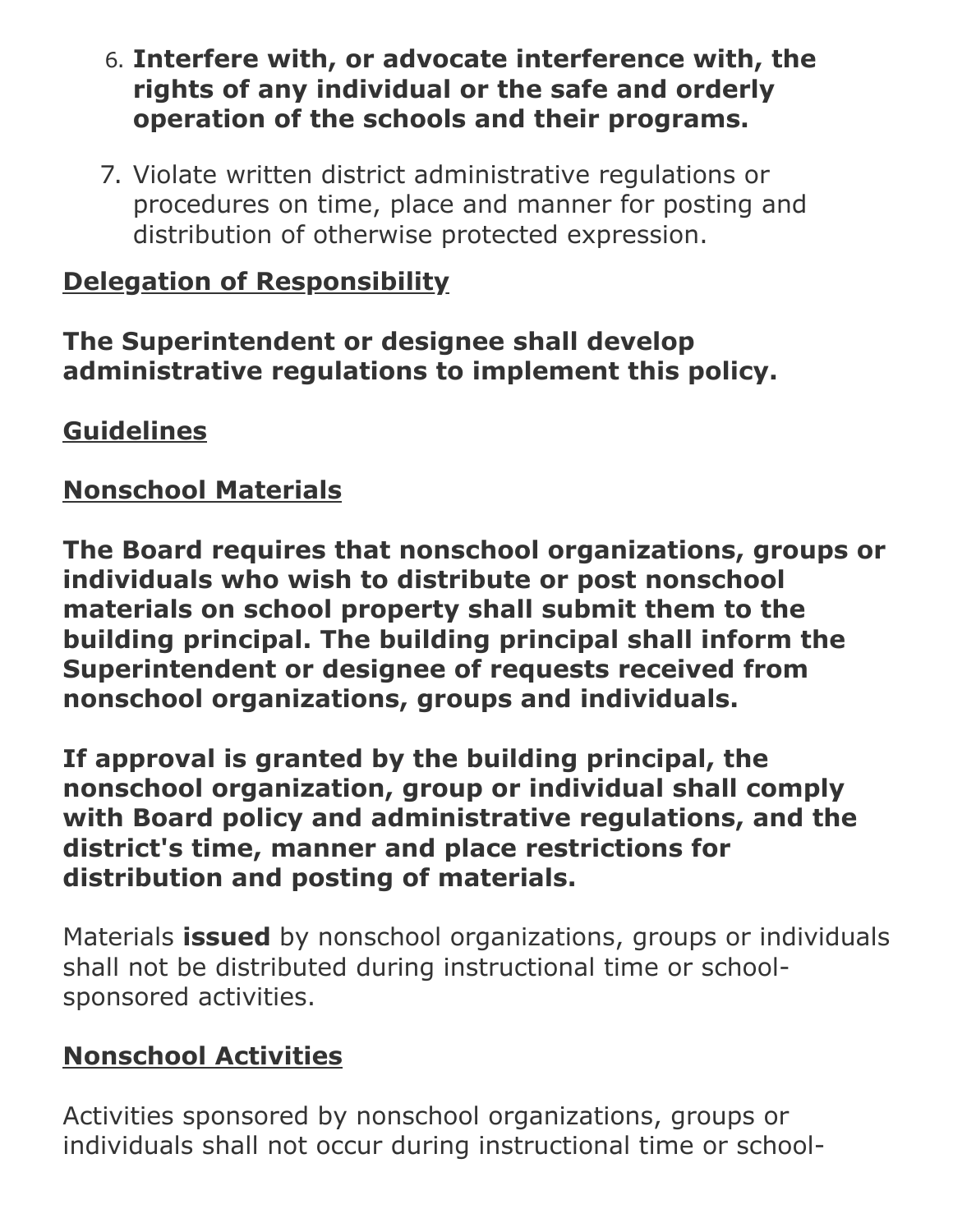sponsored activities.

Requests **by** nonschool organizations, groups or individuals **to invite or promote student participation in nonschool** activities shall comply with Board policy and administrative regulations on distribution and posting of materials.

#### **Fundraising**

**{ }** Fundraising by nonschool organizations, groups or individuals is prohibited on school property or in the name of the school. $[7]$ 

{ } Where activities or materials otherwise comply with this policy **and** administrative regulations, fundraising activities may be announced.

Directory information for students or staff members will not be released to nonschool organizations, groups or individuals that seek this information for the purpose of fundraising.[8]

### Scholarships/Awards

The Board is appreciative of the generosity of organizations that offer scholarships or awards to deserving students; but, in accepting such offers, the Board directs that established criteria be observed.

No information, either academic or personal, shall be released from a student's record for the purpose of selecting a scholarship or award winner without the permission of the student who is eighteen (18), or the parents/guardians of a student who is younger, in accordance with the Board's policy on student records. [8]

The scholarship or award, and any pertinent restrictions, shall be approved by the Board.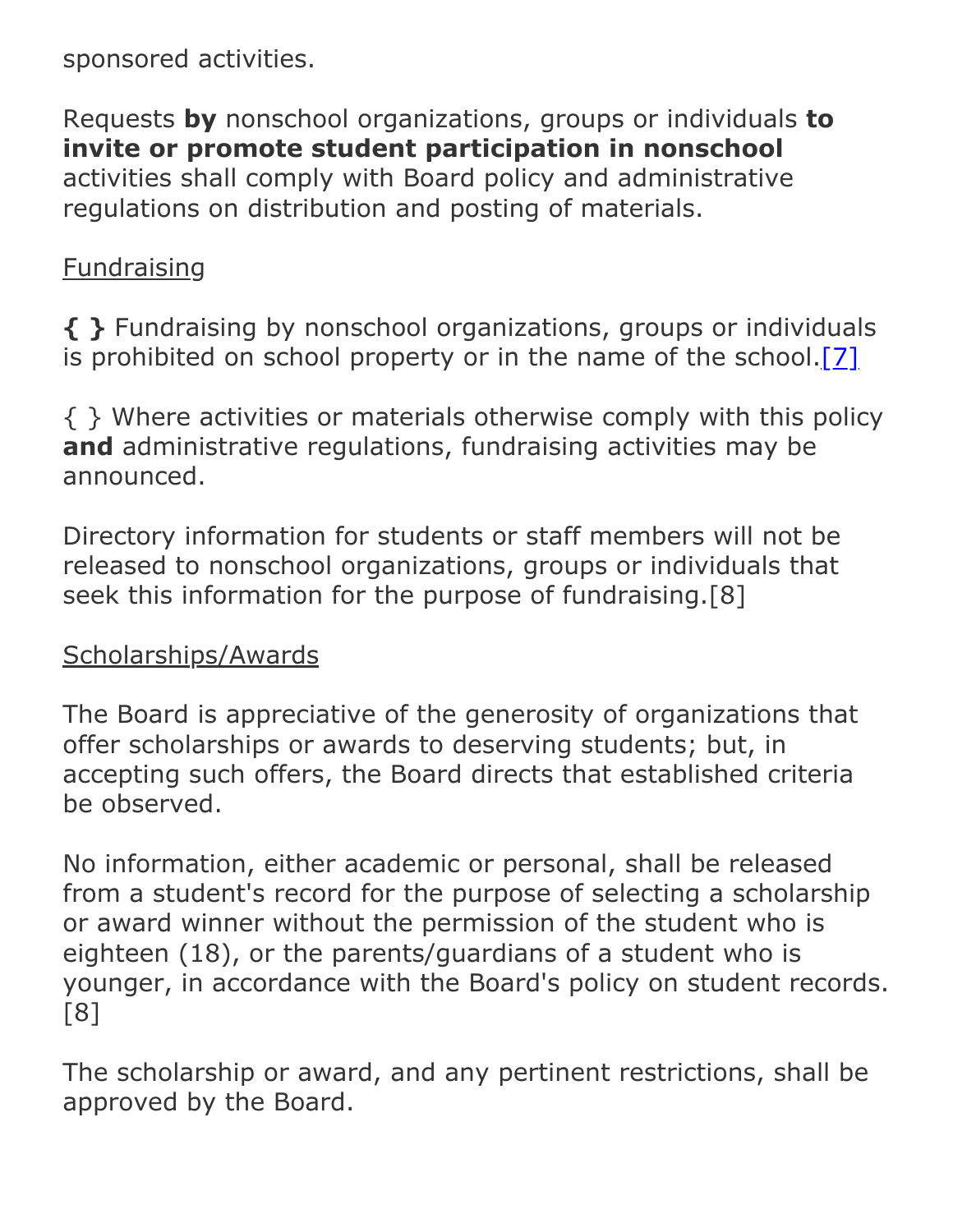All pertinent information regarding the scholarship or award shall be submitted for review by the Superintendent or designee prior to the date on which it is to be presented.

The building principal, together with a committee of staff members designated by the principal, shall be involved in the selection of the recipient of an award or scholarship, pursuant to procedures established for this purpose and consistent with the restrictions applicable to each approved scholarship or award.

## Travel Services/Foreign Trips

Solicitation and sale of travel services for foreign trips to students may be permitted with the approval of the Board.

Sellers of travel services to students must meet the following criteria:

- 1. Belong to an association of certified sellers of travel.
- 2. Provide proof of insurance.
- 3. Submit references.
- 4. Provide proof of a performance bond.
- 5. Include in all information provided to students and parents/guardians that use of tobacco**/nicotine**, alcohol and controlled substances will be prohibited.
- 6. Include in all information provided to students and parents/guardians that the activity is not a school-sponsored event.

# **PSBA Revision 5/19 © 2019 PSBA**